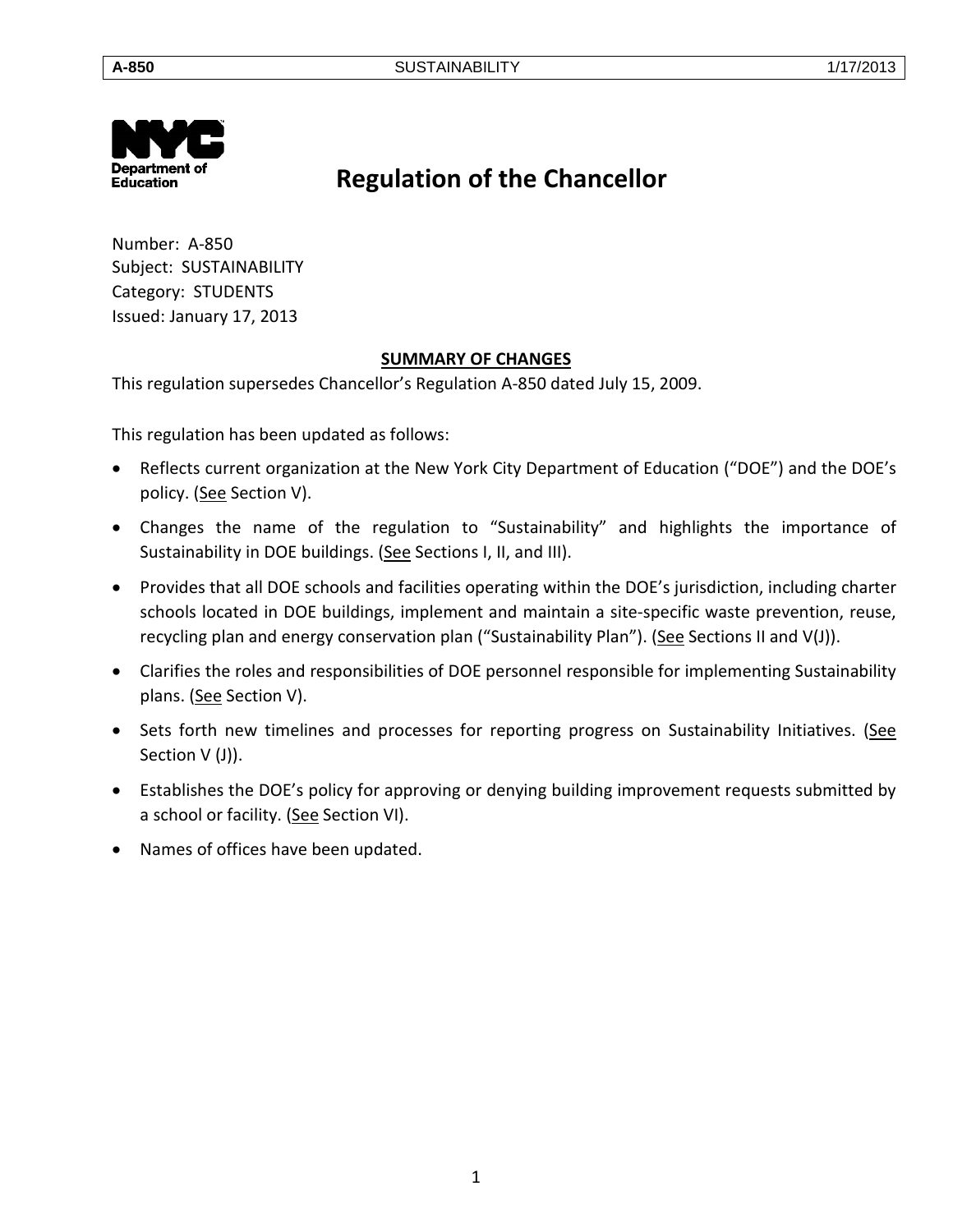

# **Regulation of the Chancellor**

Number: A-850 Subject: SUSTAINABILITY Category: STUDENTS Issued: January 17, 2013

## **ABSTRACT**

The New York City DOE of Education ("DOE") recognizes that recycling and sustainability are important priorities. In coordination with New York City's new initiatives on sustainability as outlined in PlaNYC, New York City's Local Law No. 41 of 2010 "Citywide Recycling," and Local Law No. 22 2008,"New York City Climate Protection Act," this regulation requires all DOE facilities and schools to adopt and report on sustainability practices, to emphasize the importance of sustainability, to create a culture that accepts fiscal responsibility for sustainability goals, to enhance building performance, and to foster a sense of citizenship in our students by encouraging students to focus on sustainability.

In particular, this regulation requires every facility and school operating within the DOE's jurisdiction, including charter schools located in DOE buildings, to complete and implement a site-specific waste prevention, reuse, recycling, and energy conservation plan ("Sustainability Plan")<sup>[1](#page-1-0)</sup> that shall be distributed by the DOE's Director of Sustainability annually. In addition, all facilities and schools under the DOE's jurisdiction must complete the annual Sustainability Survey distributed by the DOE. The Sustainability Plan, among other things, shall provide information on each facility's recycling and waste reduction activities and energy consumption. This regulation sets forth procedures and practices to standardize Sustainability Plans in all DOE facilities and schools, and requires all DOE employees to comply with the DOE's sustainable initiatives.

## **I. OVERVIEW**

 $\overline{a}$ 

Recently, New York City and the City Council have enacted a series of laws and programs that require the DOE and other city agencies to focus on reducing greenhouse emissions and sustainability in general. In 2007, the city outlined its environmental policy in PlaNYC

2

<span id="page-1-0"></span><sup>1</sup> Information regarding the DOE's sustainability initiatives, the Sustainability Plan, and the Annual Sustainability Survey may be found at [https://www.schools.nyc.gov/school](https://www.schools.nyc.gov/school-life/buildings/sustainability)[life/buildings/sustainability](https://www.schools.nyc.gov/school-life/buildings/sustainability)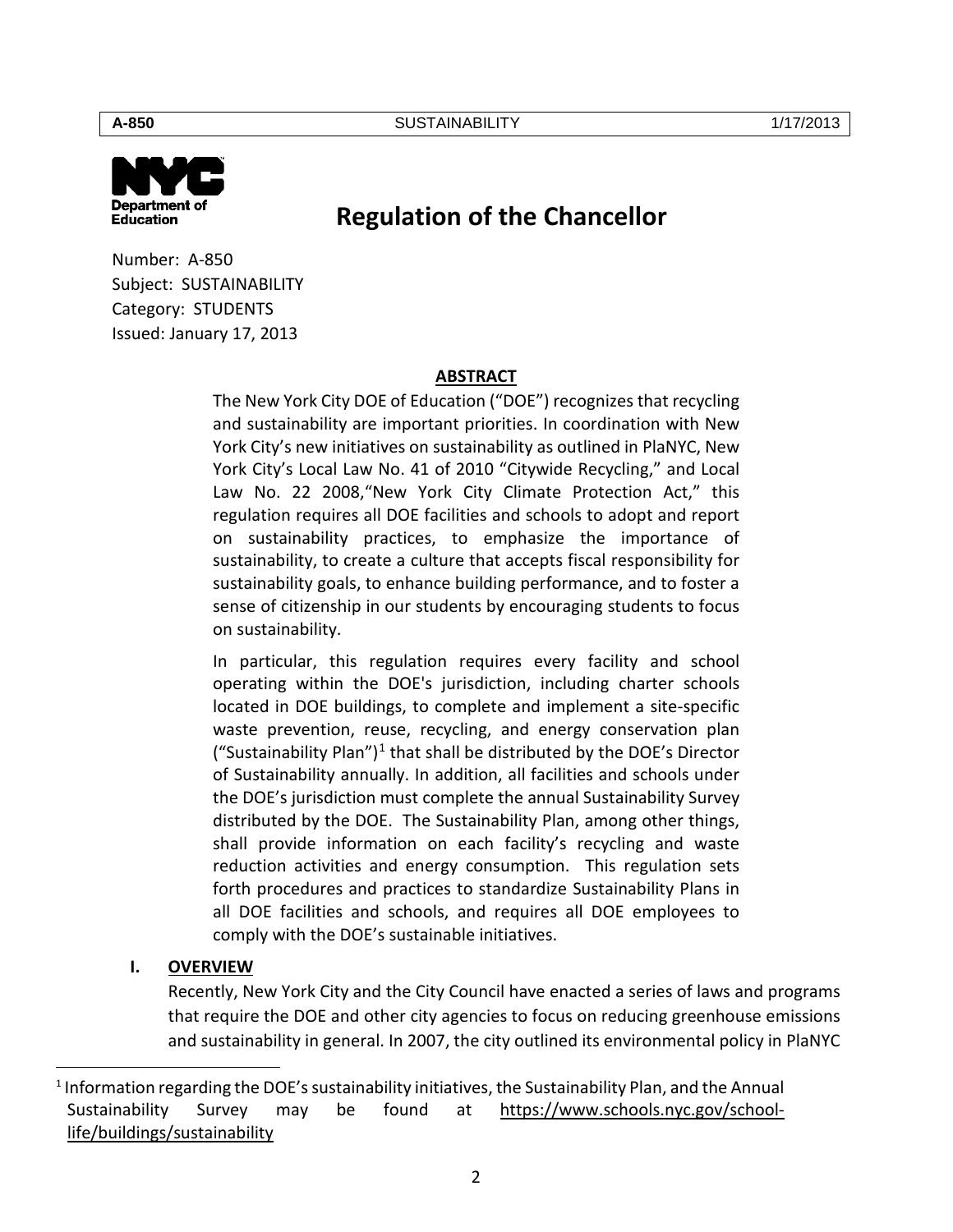**A-850** SUSTAINABILITY 1/17/2013

which requires among other things, for city owned buildings to reduce greenhouse emissions by 30 percent. In 2010, the City Council enacted Local Law No. 41 "Citywide Recycling" which, among other things, requires the Chancellor to designate a "Sustainability Director" who is responsible for developing the DOE's sustainability policies, guidelines, and goals to promote waste prevention, reuse and recycling practices across all DOE schools and buildings. Moreover, in August of 2011, City Hall created a new program, the Energy Incentive Alignment Program, that shifts budgetary responsibility to the DOE for all of its energy costs.

## **II. SUSTAINABILITY POLICY**

Sustainability greatly impacts our students' health, school buildings, and the environment in general. Since sustainability is an important priority and because it is critical to the city's future, the DOE is committed to:

- Encouraging schools to adopt sustainability goals for energy conservation, recycling, ecology, and green curriculum;
- Implementing energy conservation practices and programs in order to decrease expenditures and to reduce greenhouse gas emissions;
- Implementing recycling and waste reduction practices to (1) reduce the amount of waste disposed in landfills that could have otherwise been recycled, reused or composted, which would create local economic opportunities, (2) reduce the fiscal burden of landfill disposal, and (3) reduce greenhouse gas emissions from waste hauling and disposal;
- Promoting programs that (1) encourage schools to create gardens, plant trees, and open more playgrounds to connect students and staff with nature, (2) encourage healthy lifestyle choices, and (3) to meet the goals within PlaNYC and the City's Million Trees program<sup>2</sup>, and
- Reducing energy consumption and the DOE's carbon footprint by requiring that all DOE schools and facilities under the DOE's jurisdiction, including charter schools located in DOE buildings, remove non-essential personal equipment (e.g., microwave ovens, mini refrigerators, coffee makes, personal fans, and personal heaters) from cubicles, offices and classrooms because these items not only consume a large amount of electricity, but also pose a fire hazard to our students and staff and attract vermin. Each school or facility will instead have this type of equipment available for use in at least one central location, such as a resource room, teacher's lounge, or other available space in the building; and

 $\overline{a}$ 

<span id="page-2-0"></span> $2$  The City's Million Trees program seeks to have the city plan and care for one million new trees over the next decade.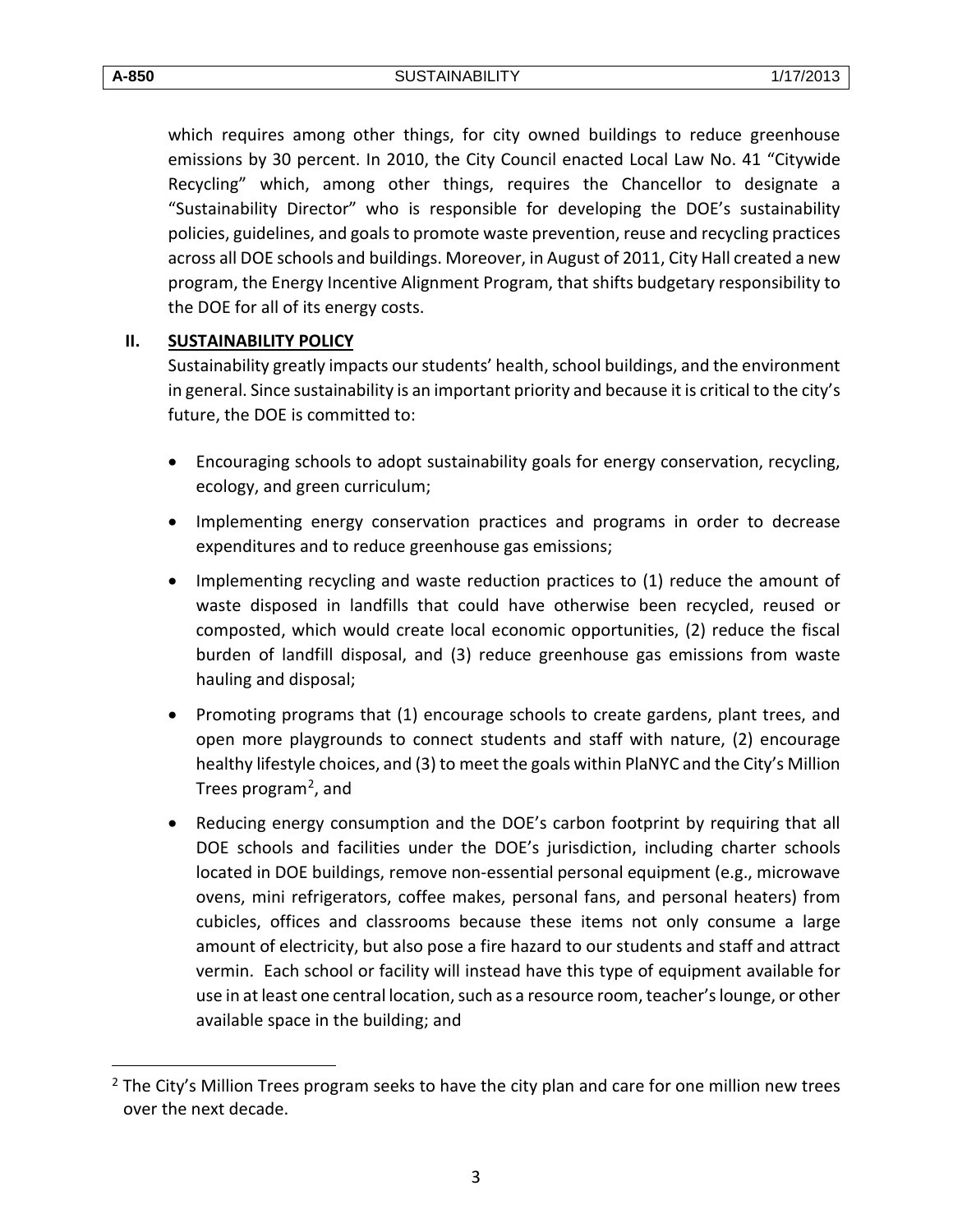• Providing resources and guidance to DOE schools on how to incorporate sustainability within the common core curriculum and how to build student leadership skills community engagement around sustainability principles.

As such, all facilities and schools under the DOE's jurisdiction, including charter schools located in DOE buildings, must create a site-specific Sustainability Plan that outlines the school or facility's sustainability goals. Each school year, the DOE shall distribute an online application form or template that enables schools, including charter schools, to create and submit their Sustainability Plans to the DOE. Moreover, each school year, all schools and facilities within the DOE's jurisdiction shall complete an Annual Sustainability Survey.

The Sustainability Plan will require principals, or in non-school buildings, building captains, to complete the following information:

- Identify the Sustainability Coordinator for the school or building;
- Identify members of the Green Team<sup>[3](#page-3-0)</sup>;
- Identify current sustainability practices;
- Identify energy conservation goals and action items;
- Identify recycling goals and action items;
- Identify ecology goals and action items and
- Identify Green curriculum items or programs that seek to incorporate sustainability in the curriculum.
- Commit to removing all non-essential personal equipment (e.g., microwave ovens, mini refrigerators, coffee makes, personal fans, and personal heaters) from cubicles, offices and classrooms.

## **III. KEY SUSTAINABILITY PROGRAMS**

 $\overline{a}$ 

The DOE's Sustainability recommendations, guidelines, and other information related to sustainability are available at

<http://schools.nyc.gov/community/facilities/sustainability/default.htm>

Key sustainability programs that the DOE encourages for all facilities and schools under the DOE's jurisdiction include:

Increasing the number of schools that participate in the Green Cup Energy Challenge<sup>[4](#page-3-1)</sup>

<span id="page-3-0"></span><sup>&</sup>lt;sup>3</sup> A school's Green Team typically includes the principal, sustainability coordinator, teachers, students, custodian engineer, UFT chapter leader, parents and other school community partners that the principal would deem appropriate to include. More information on the Green Team and ideas on how to get started may be found at https://www.schools.nyc.gov/school-life/buildings/sustainability<br>4 The Green Cup Energy Challenge refers to a program that encourages all DOE schools to

<span id="page-3-1"></span>collectively conserve energy and reduce greenhouse emissions. Schools in the Challenge read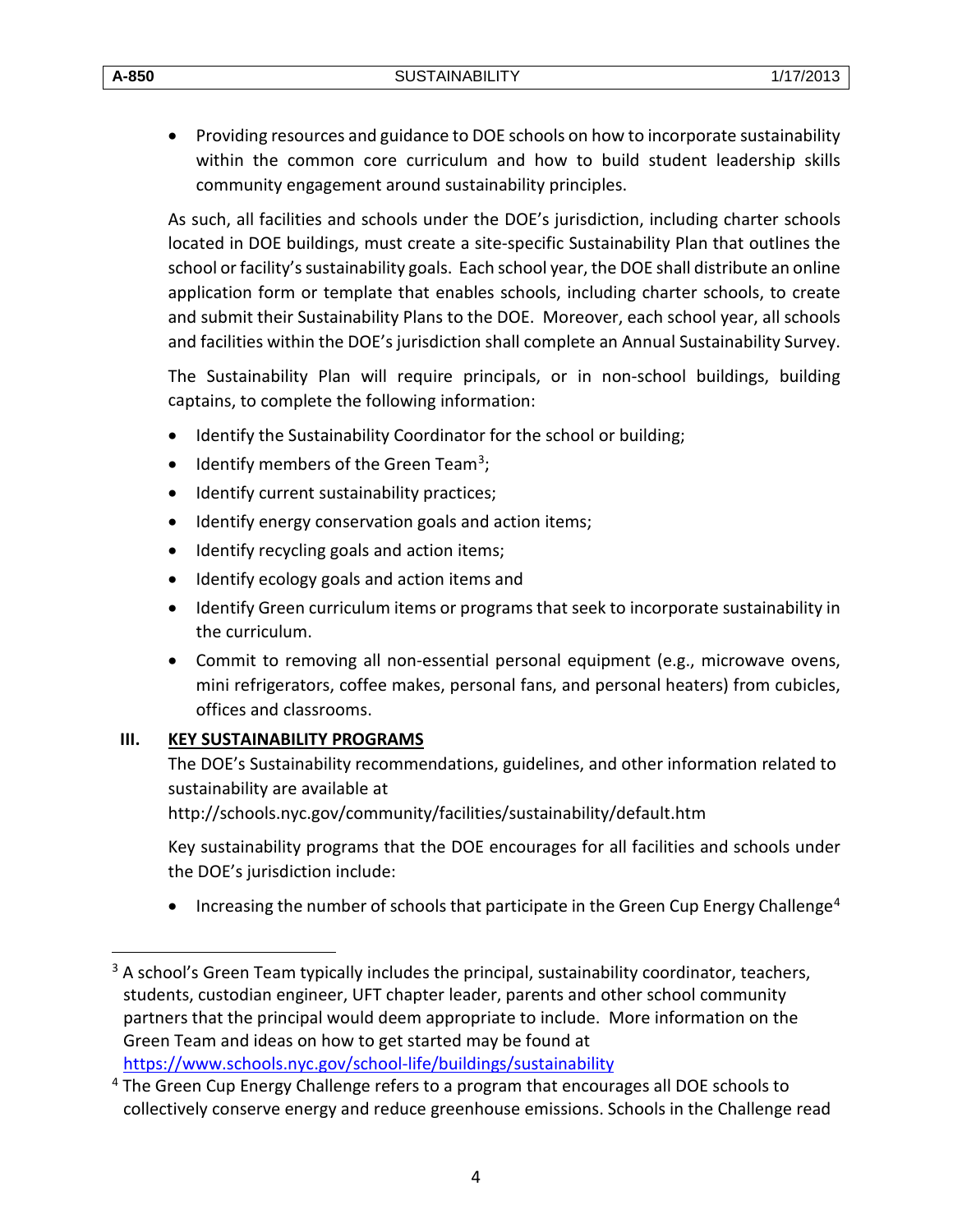$\overline{a}$ 

annually.

- Implementing a food waste composting program at all DOE schools and facilities, beginning with pilot programs at selected schools.<sup>[5](#page-4-0)</sup>
- Providing sustainability training opportunities for sustainability coordinators, custodian engineers, building managers and School Food staff.

# **IV. COMPLIANCE**

The Division of School Facilities ("DSF"), with the support of the Division of Accountability, Performance and Support ("DAPS"), is responsible for ensuring that the

required Sustainability Plans are completed and implemented for each DOE facility.

All DOE employees are required to practice and promote recycling, waste reduction, and reuse. Furthermore, all DOE employees must comply with the procedures governing the procurement of all goods, including but not limited, to paper products, office equipment and electronics as set forth in the Environmentally Preferable Purchasing Laws. [https://www1.nyc.gov/site/mocs/reporting/citywide-indicators/reducing-the](https://www1.nyc.gov/site/mocs/reporting/citywide-indicators/reducing-the-environmental-footprint-of-new-york-city.page)[environmental-footprint-of-new-york-city.page](https://www1.nyc.gov/site/mocs/reporting/citywide-indicators/reducing-the-environmental-footprint-of-new-york-city.page)

To the extent that a school or facility under the DOE's jurisdiction, including a charter school located in DOE buildings, cannot comply with the terms and provisions of the DOE's Sustainability Plan, the school or facility shall seek a waiver from the Chancellor by submitting a written request to DSF.

# **V. ROLES & RESPONSIBILITIES**

# A. Chief Executive Officer for the Division of School Facilities

The Chief Executive Officer ("CEO") for the Division School Facilities ("DSF") shall present the Annual Sustainability Report on behalf of the Chancellor to the New York City Department of Sanitation's ("DSNY") Commissioner by January 1st of each year for the preceding Fiscal Year.

## B. Director of Sustainability

The Director of Sustainability shall be responsible for setting policies, guidelines, and goals to promote waste prevention, reuse and recycling practices, energy conservation, ecological improvements, water efficiency, air quality and other sustainability related programs to be implemented by the Sustainability Coordinators in individual schools.

The Director of Sustainability shall be responsible for the development of the Sustainability Plan application which will be used to support the DOE's Sustainability

their meters every week and participate in a competition. *See*  <http://www.greencupchallenge.net/nyc/index.html> for more details.

<span id="page-4-0"></span><sup>&</sup>lt;sup>5</sup> For more information on the City's composting program please see [https://www.grownyc.org/compost.](https://www.grownyc.org/compost)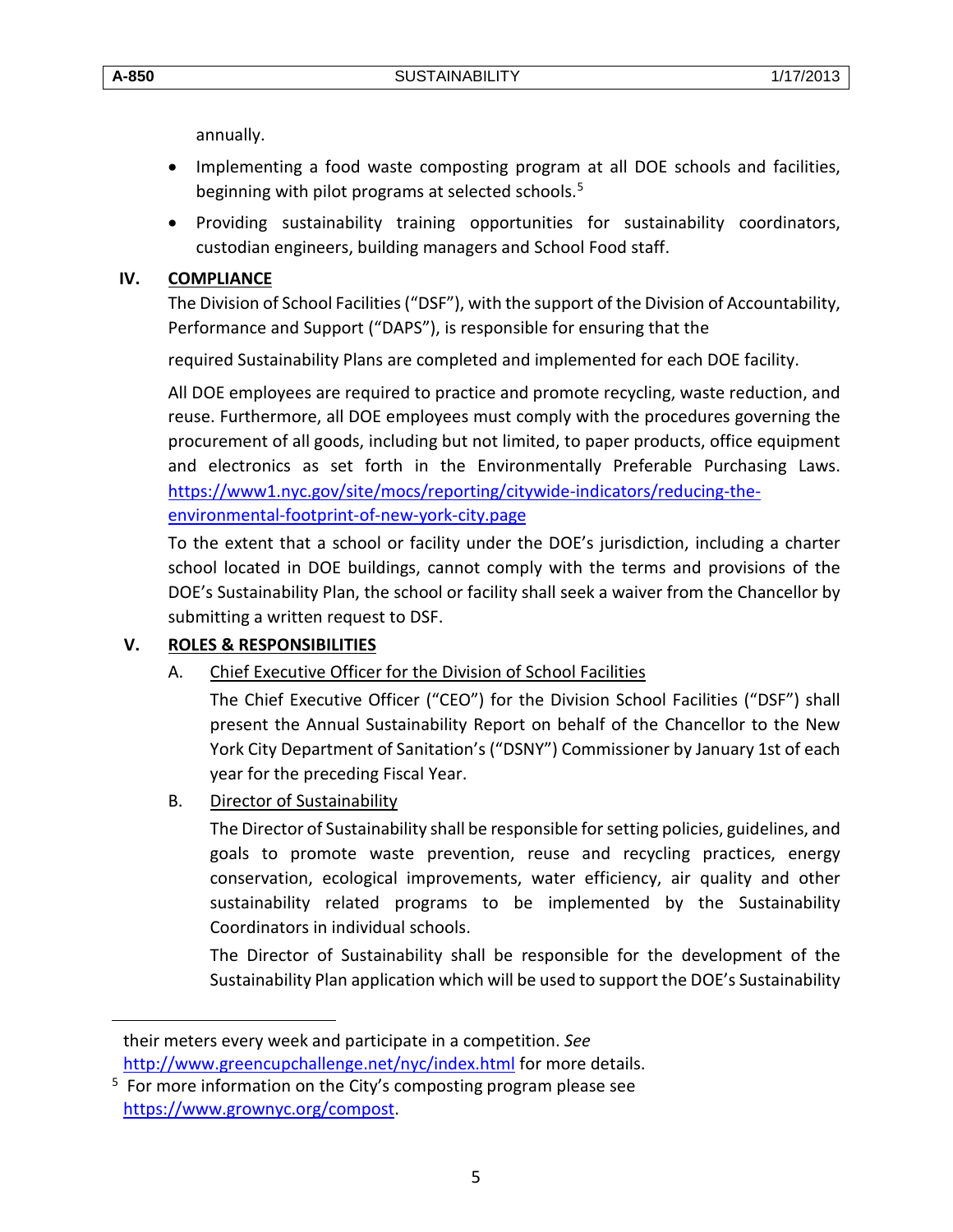Initiative targets. The Director of Sustainability shall ensure that all schools and buildings under the DOE's jurisdiction complete and submit the Sustainability Plan annually.

The Director of Sustainability shall send an annual Sustainability Survey to all Sustainability Coordinators to gather Sustainability Plan implementation progress from schools. The Director of Sustainability shall prepare an annual report ("Sustainability Report") for the CEO on recycling, energy conservation and all other sustainability related activities for the DOE as indicated above.

### C. Deputy Director of Recycling

The Deputy Director of Recycling shall be responsible for the development and coordination of the DOE's recycling policy for all DOE facilities and for coordinating the recycling portion of the Sustainability Report. The Deputy Director of Recycling shall distribute policy and guidelines on recycling and waste reduction to all DOE facilities and will provide technical assistance to individual schools when needed.

### D. Deputy Director of Energy

The Deputy Director of Energy shall be responsible for the development and coordination of the DOE's Energy Conservation policy, liaise with the New York City DOE of Citywide Administrative Services Division of Energy Management ("DCAS DEM"), coordinate with utility companies to ensure that the DOE is correctly charged for all utility usage and that there are no inaccuracies in the estimated bills, and for updating EPA Energy Star Portfolio Manager accounts.

The Deputy Director of Energy shall distribute policy and guidelines on energy load management to DOE facilities and provide technical assistance to DOE facilities when needed. The Deputy Director of Energy shall communicate utility information to Custodian Engineers and Sustainability Coordinators periodically and promote energy conservation programs, such as the Green Schools Alliance Green Cup Challenge, and provide training programs as needed.

E. Children First Network Facility Liaison

Each Field Support Center shall designate a facility liaison who shall assist with the DOE's efforts to monitor, evaluate, and report on implementation of the Sustainability Plan for the schools in the borough or Affinity Group. The facility liaison shall coordinate with the Deputy Director of Facilities as needed.

F. Principals

Each principal shall be responsible for ensuring the completion of the Sustainability Plan and its implementation at his or her school. Each Principal shall designate a person from the school's administrative or teaching staff to be the Sustainability Coordinator for that individual school.

If a school is located on a "campus" (i.e. a building containing more than one school or program), the Principals for the various schools may appoint one person to serve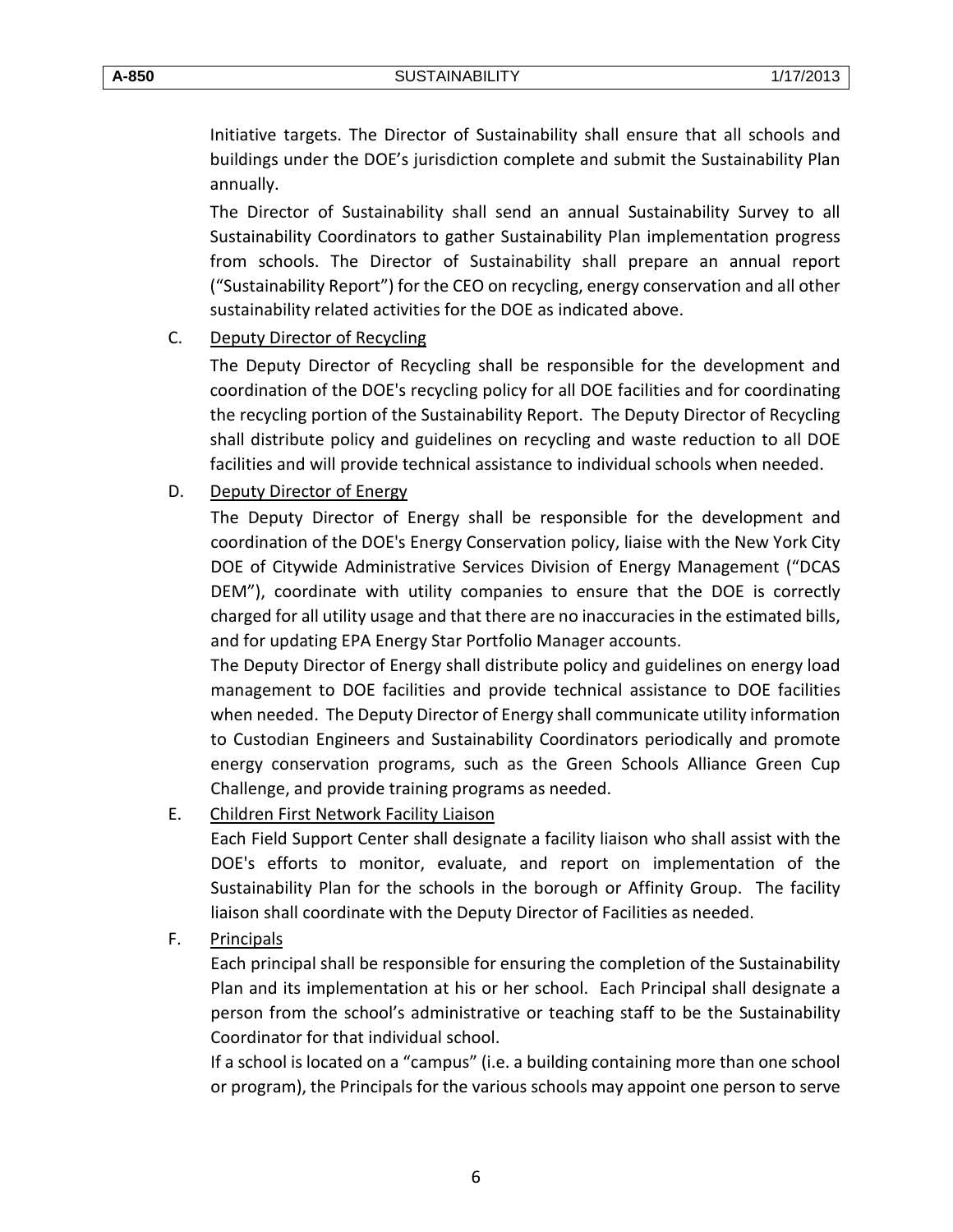as the Sustainability Coordinator for all the schools in the building.

Principals shall ensure compliance with heating and air conditioning directives received from the DCAS DEM and DOE of Health and Mental Hygiene as appropriate.

G. Building Captains

Each Building Captain in a non-school DOE building shall be responsible for the completion of the Sustainability Plan and its implementation at his or her building. Each Building Captain shall designate a person from the building occupants to be the Sustainability Coordinator for that individual building.

Each Building Captain in a non-school DOE building shall remove all non-essential personal equipment (e.g., microwave ovens, mini refrigerators, coffee makes, personal fans, and personal heaters) from cubicles and offices permanently. Building Captains shall maintain compliance with heating and air conditioning directives received from the DCAS DEM and DOE of Health and Mental Hygiene as appropriate.

## H. Sustainability Coordinators

The Sustainability Coordinator shall be responsible for:

- Completing and implementing the school's Sustainability Plan, or in the case of non-school buildings, the building's Sustainability Plan. Sustainability Coordinators shall review and report to the Principal/Building Captain on recycling practices at the school or building. Serving as the conduit for sustainable curriculum development initiatives in school buildings.
- Utilizing the U.S. EPA Energy Star Portfolio Manager provided by the DOE in assisting with energy conservation programs.
- If a school is located on a campus, Sustainability Coordinators from each school shall hold periodic campus-wide sustainability meetings to coordinate their conservation efforts (e.g., turn off the lights and equipment that are not in use).
- Sustainability Coordinators shall complete and submit to the DOE's Director of Sustainability the Annual Sustainability Survey.
- The Sustainability Coordinator shall consult with representatives from all sectors of the school or DOE Building, including Principal(s), food services, administrative and facilities staff, and wherever possible, parents and students, in developing and implementing all of the sustainability initiatives at the school.

## I. Deputy Director of Facilities

The Deputy Director of Facilities shall monitor Custodian Engineers and Building Managers to ensure compliance with each school's Sustainability Plan.

J. Custodian Engineers and Building Managers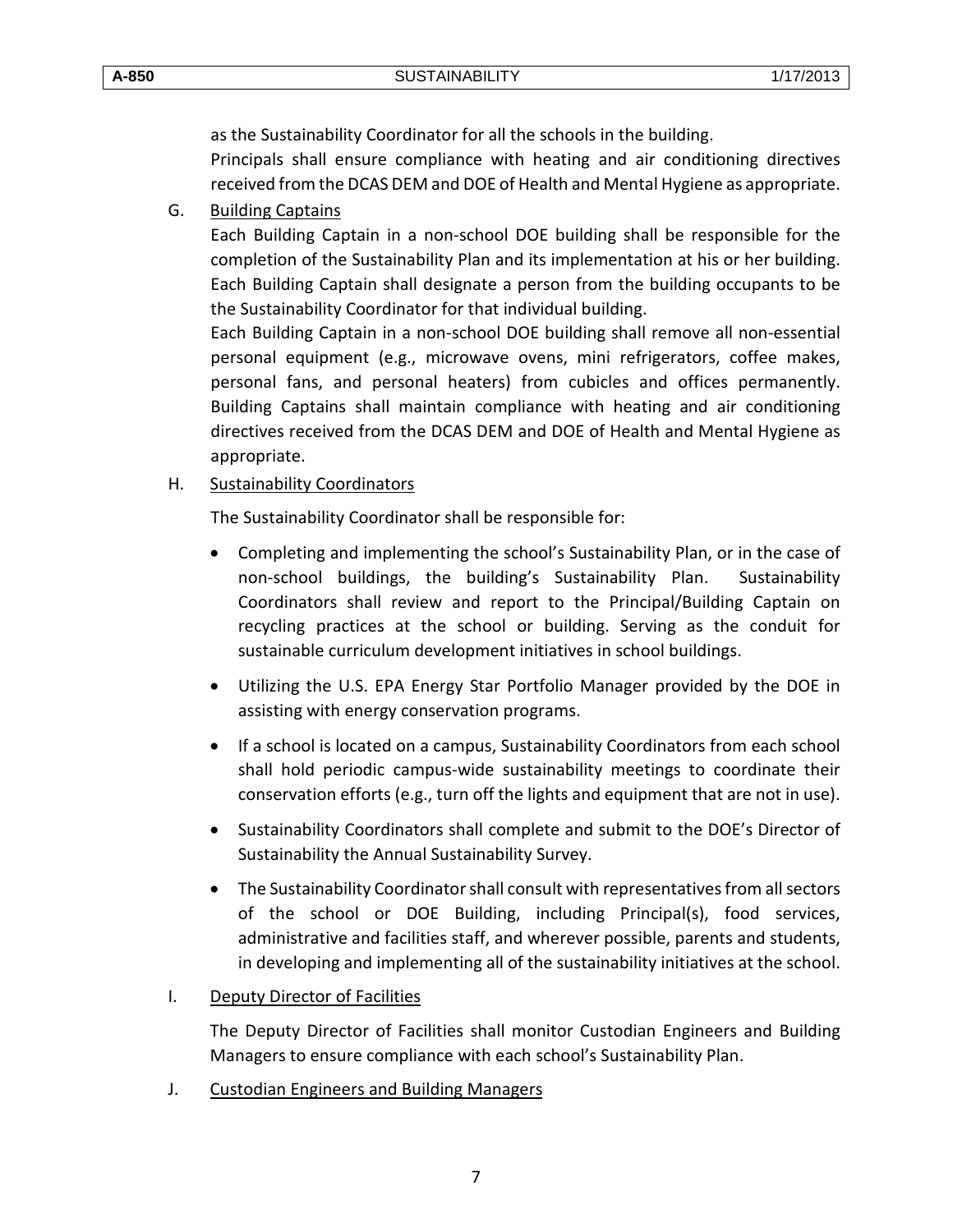Each Custodian Engineer and Building Manager shall be responsible for:

- Providing designated recycling receptacles at each school with a clear plastic bag (Paper receptacles may be unlined);
- Monitoring that recyclable materials from smaller recycling receptacles are placed into larger clear plastic bags (as needed) for DSNY pick-up during collection from classrooms. Separated recyclables shall never be placed in the same bag with garbage;
- Notifying Sustainability Coordinators and Principal(s)/Building Captains of any non-compliant rooms, areas or staff;
- Setting out all recyclables in clear plastics bags in the designated area for regularly scheduled New York City DOE of Sanitation ("DSNY") pick-up;
- Optimizing building operations to improve energy performance of the buildings and attending the Building Operators Certificate training program offered by the City of New York (at no cost);
- K. Reporting
	- 1. Each Principal and Building Captain shall designate a Sustainability Coordinator for the school or building respectively by the last Friday of September each year and shall inform the Director of Sustainability through a website that will be distributed to all Principals and Building Captains.
	- 2. Each Sustainability Coordinator must complete a Sustainability Plan as directed and provided by the DOE and ensure that the Sustainability Plan is signed by the Sustainability Coordinator, Principal, and Custodian Engineer/Building Manger by the last Friday in October each year. In DOE buildings without schools, the plan should be signed by the Sustainability Coordinator, Building Captain and Custodian Engineer/Building Manager.
	- 3. Each Sustainability Coordinator must complete the Annual Sustainability survey issued by the Director of Sustainability by the second Friday in June each year.
	- 4. Each Building Captain in a building without any schools shall report that all nonessential personal equipment (e.g., microwave ovens, mini refrigerators, coffee makes, personal fans, and personal heaters) is removed from offices and cubicles on an annual basis as part of the Sustainability Plan.
	- 5. The Director of Sustainability shall prepare an Annual Sustainability Report for the CEO to be submitted to the Chancellor by January 1st of each year. The Annual Sustainability Report shall include waste preventive measures that have been adopted and implemented by the DOE for the preceding fiscal year.